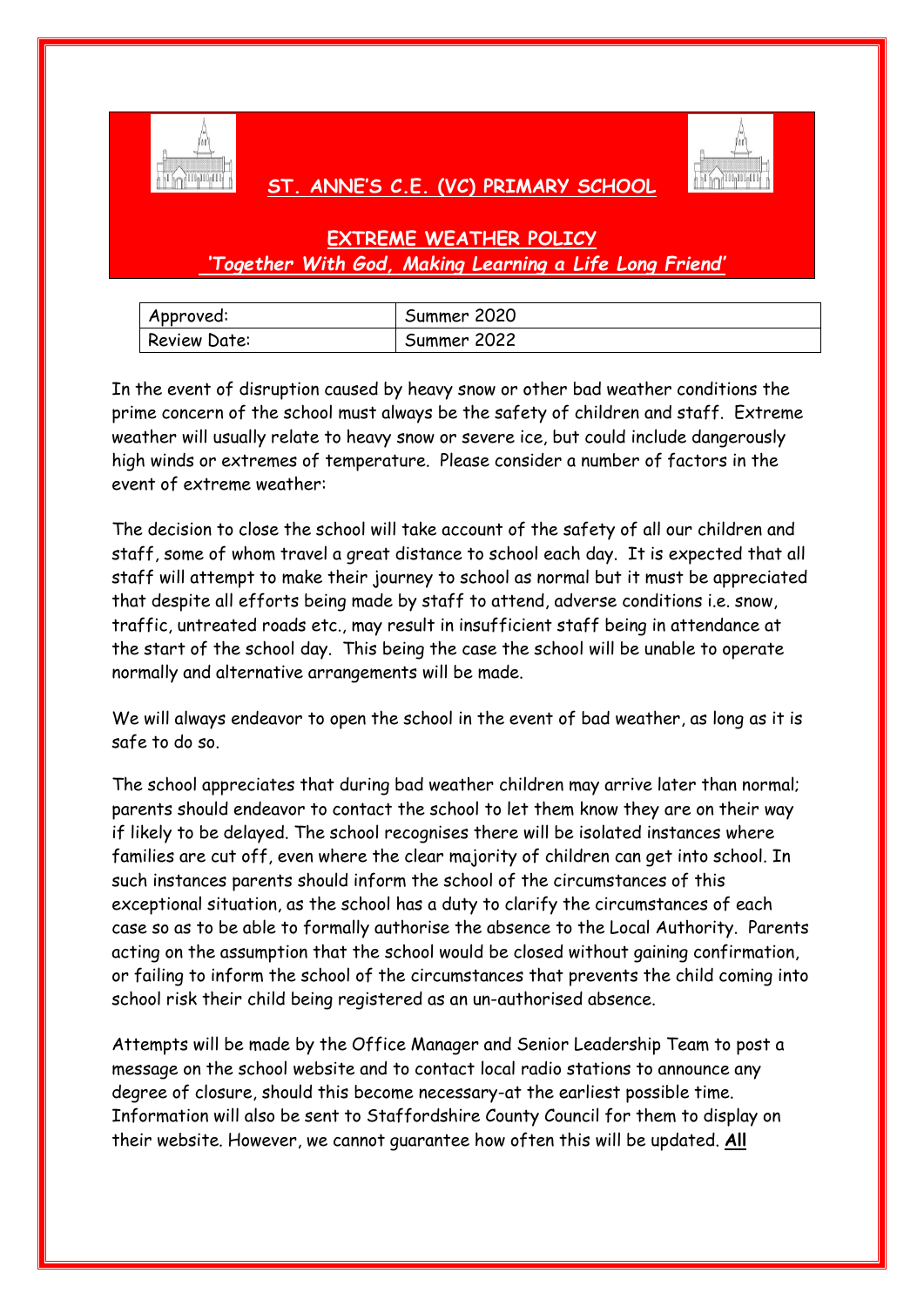### **parents will be sent a text message via our text messaging service, therefore it is imperative that up to date emergency contact numbers are held by the school.**

Should it be necessary to close the school, parents need to ensure that alternative arrangements have been made.

If the school does open, but extreme weather develops during the day, we will aim to remain open until the end of the normal school day. However this is not always possible when roads are becoming treacherous. In which case parents will be contacted via text and asked to collect their children as soon as possible. Under these conditions we will take verbal permission for their child/children to be collected by a nominated adult. Normal lessons may be curtailed and the remaining pupils assembled in groups under the supervision of authorised members of staff to await collection. All children will be cared for by a member of staff until collection.

It must be appreciated that each incidence of extreme weather is different, and a decision on closure has to be made according to the situation prevailing at the time.

If the school is closed, we will try and make a decision as early as possible, and will intend to re-open as soon as we can.

#### **Snow Clearance and Gritting Procedures**

To ensure the safety of staff, visitors and pupils at school and to satisfy legal requirements for the provision of a safe working environment we will adopt a common sense approach to the clearance of snow and ice during periods of bad weather. This will enable us to consider the health, safety and well-being of all stakeholders. In order to adhere to these commitments, we have produced these procedures, a zoned gritting plan and a risk assessment.

Before the winter term we will ensure that we are fully equipped with appropriate snow clearing equipment and adequate stocks of rock salt / sand or grit. The site supervisor's duties and hours will be re-arranged to ensure that the site remains safe during periods of bad weather.

We have a gritting plan in place (see appendix) which highlights areas to be cleared. With this in mind it may be necessary for the normal entrance route to be temporarily closed and alternative entrance and exit arrangements put in place if conditions are too extreme. This is communicated to parents and staff are on hand to guide parents and carers at the beginning and end of school day.

1. First phase to be gritted:

Pathway from Village Hall car park to Kid's Club entrance. Staff car park and entrance to kitchen and Year 2. Pathway from pedestrian gate on New Lane to main entrance.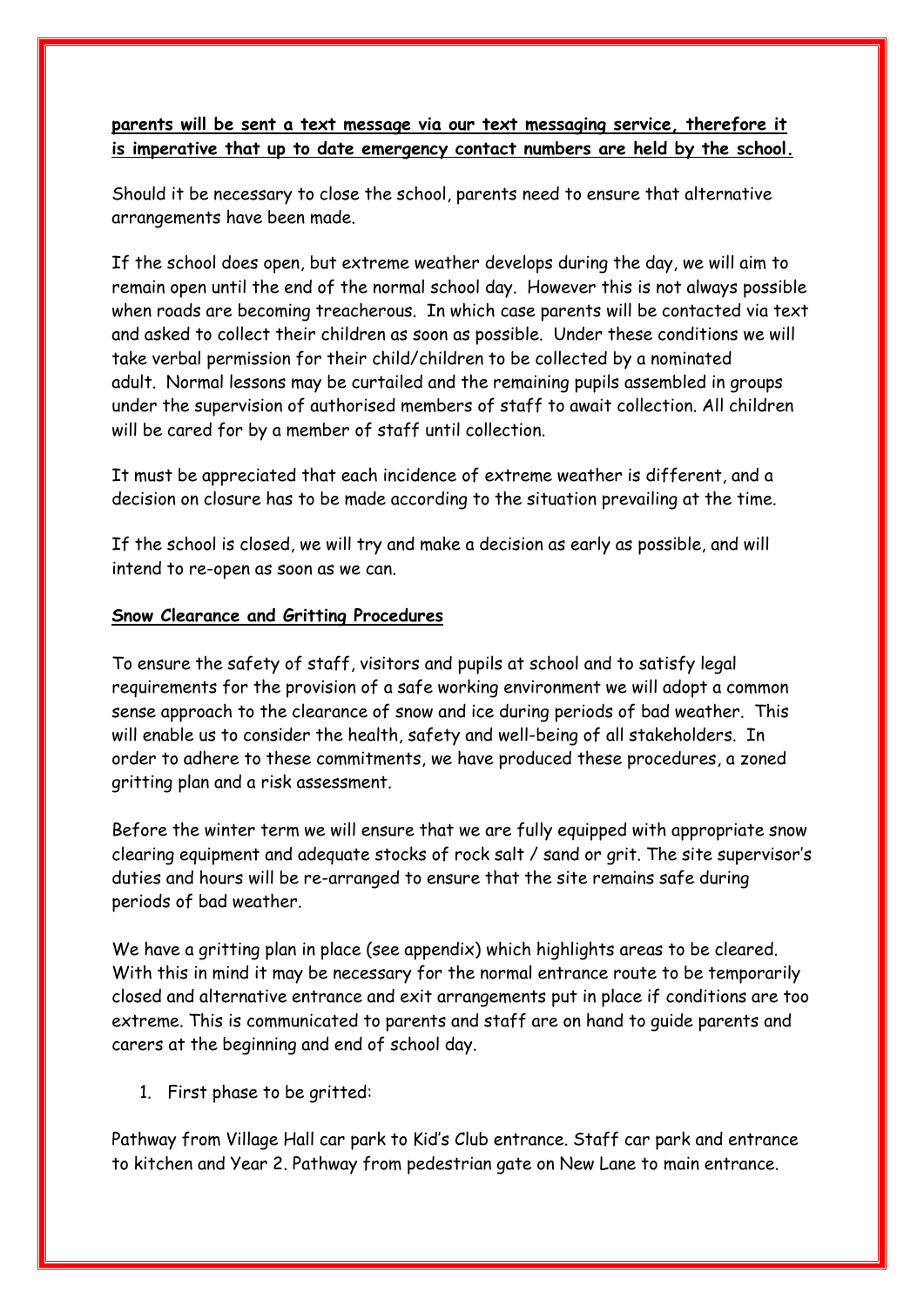Pathway from Village Hall gate to the main entrance. If we have deep snow the entrance from the Village Hall car park to Kid's Club entrance must be cleared early in the first phase to maintain the health and safety of children and staff arriving for Kid's Club.

2. Second phase to be gritted:

A pathway from the main entrance on New Lane to Reception and Year 1 classes entrances.

The rest of the junior playground and infant playground, will not normally be gritted, so parents and carers must ensure that children entering and leaving the school grounds stay on the gritted paths as marked. (see below for responsibilities)

Headteacher will……………

- Carry out a review of these procedures (including this policy, risk assessment and gritting plan) in the summer term to ensure their continued relevance.
- Liaise with the site supervisor to confirm expectations of this policy.
- In case of site supervisor absence will ensure alternative arrangements are put in place to ensure continuity of service.

The Site supervisor will…………

- Be responsible for the immediate clearance of snow and ice in designated areas, in line with this policy and the gritting plan.
- Ensure that adequate supplies of all materials needed for snow and ice clearance are in stock.
- Check the condition of the playgrounds and paths on arrival and ensure gritting takes place if needed.
- Communicate to senior management the implementation of the gritting plan by 7.45am.
- Clear a pathway through snow and ice of a width suitable to allow access for pedestrians, pushchairs and wheelchairs using a snow scraper or shovel.
- Once the path has been cleared rock salt or grit will be used to assist in providing extra grip.
- Ensure that access routes are clear by 8.30am at the latest. The pathway from the Village Hall car park to the Kid's Club entrance must be clear by 7:30am to allow safe access to before school club.
- Paths will be regularly checked throughout the day to ensure re-freezing or further snow coverage has not occurred. If it has, areas will be re-cleared and gritted as necessary.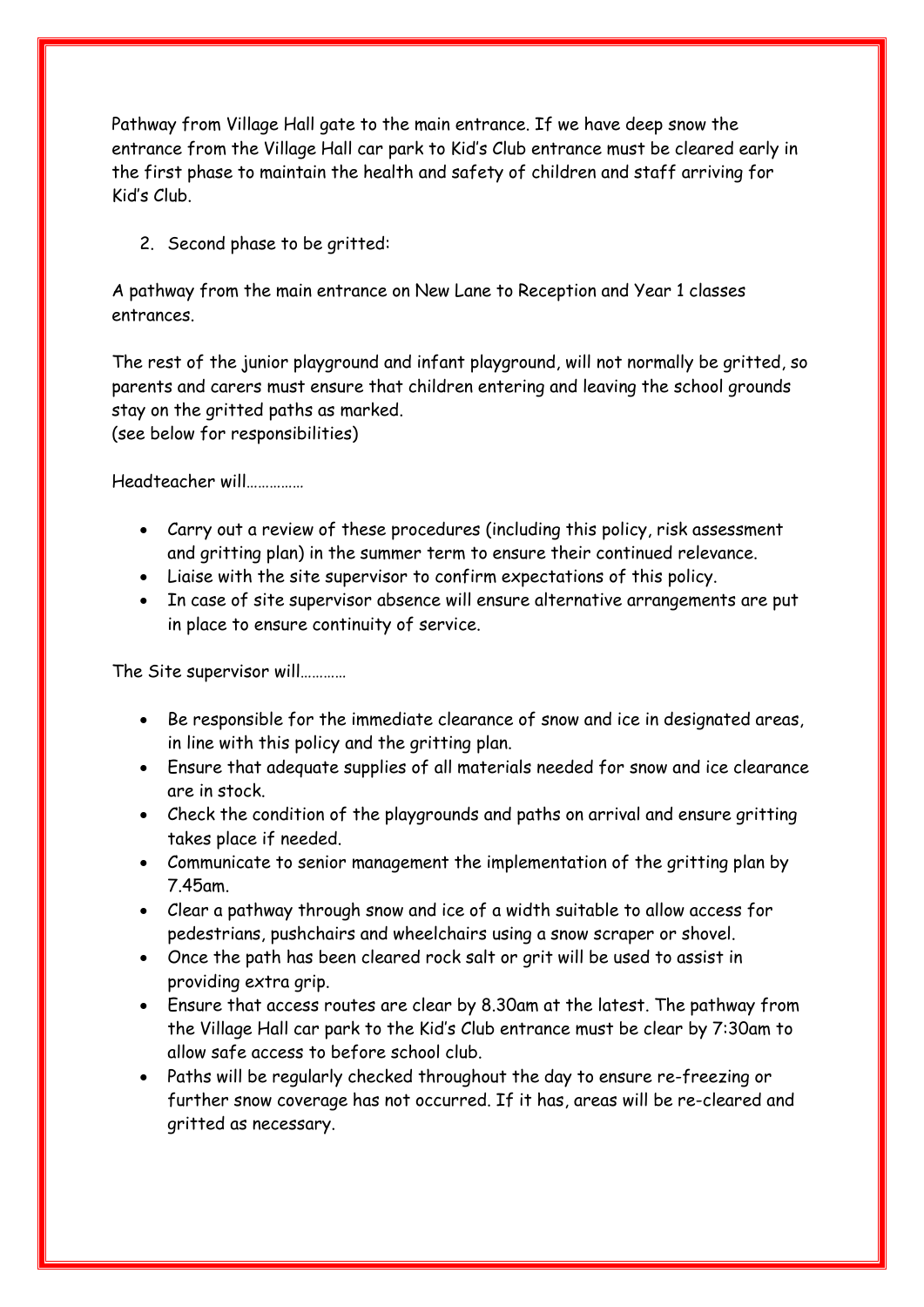- Playgrounds and paths will be checked on evenings when school or playground is being used to ensure ice/snow are not likely to cause issues whilst school or playground is in use.
- Record when and where has been gritted on the log sheet held in the office.

Please note - It is not appropriate for school staff to clear or grit areas falling outside the school site boundary.

All staff will……………….

- Report any situation to the headteacher where they feel this policy is not being carried out.
- Be responsible for safeguarding their own and colleagues health and safety in bad weather.
- Wear footwear / clothing appropriate to the conditions.
- Liaise with senior management before home time and adopt an exit plan which is appropriate to the conditions.

All parents / carers will ………….

- Read and adhere to guidance.
- When bad weather conditions prevail and when directed by staff, parents and carers of children in years one to six will encourage the children to enter school independently where they will be met by staff, unless they need to speak to class teachers. Reception children will enter with their parents through the main entrance and be handed over to appropriate adults.
- Wear footwear / clothing appropriate to the conditions.
- Alert any staff member of concerns they have regarding health and safety during adverse weather.
- Ensure that Children only use the cleared / gritted routes and do not use outdoor exercise equipment, due to the risk of ice on surface equipment.

All pupils will…………………

- Wear footwear / clothing appropriate to the conditions.
- Stay on cleared pathways at all times, and not use outdoor exercise equipment, due to the risk of ice on surfaces equipment.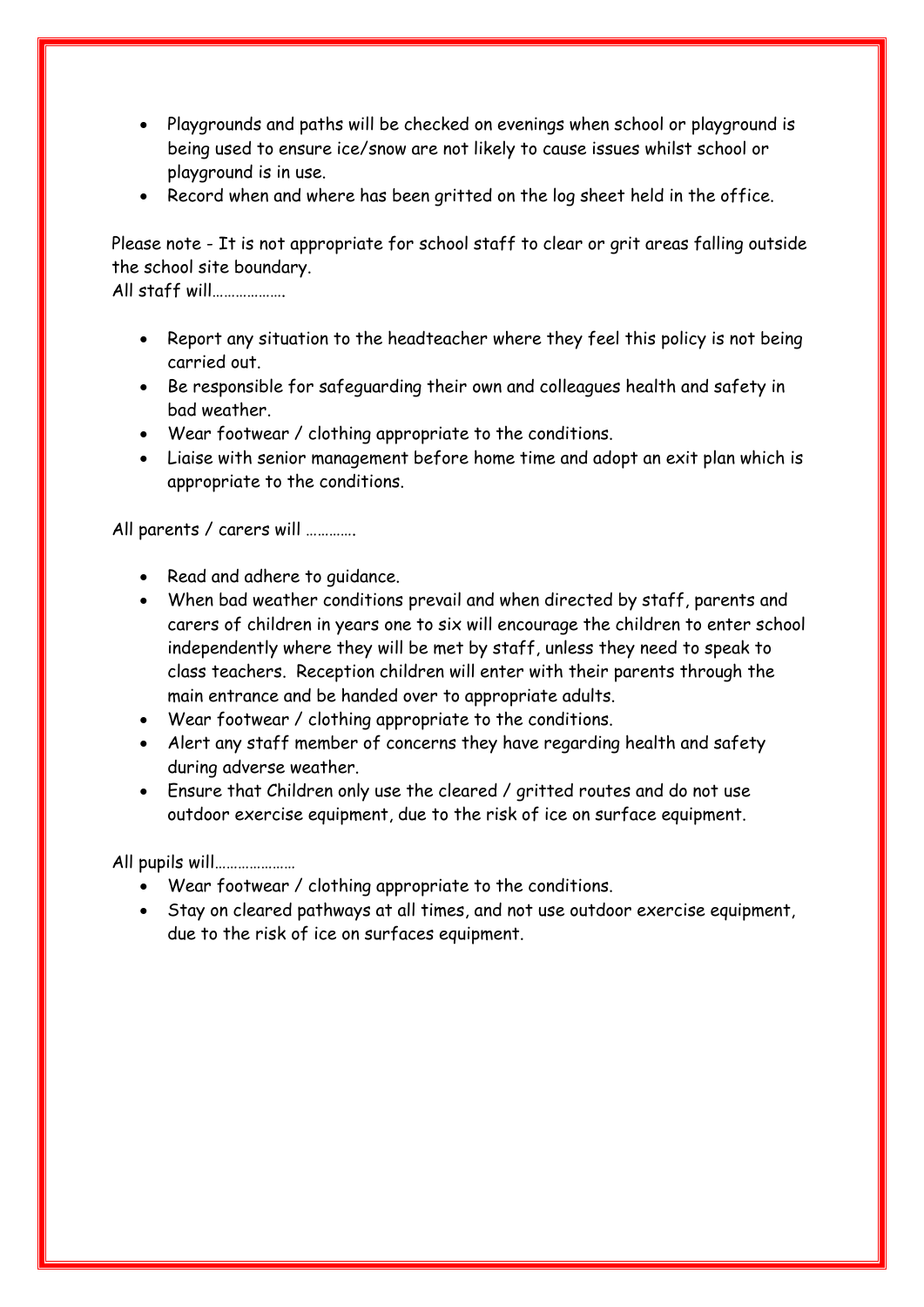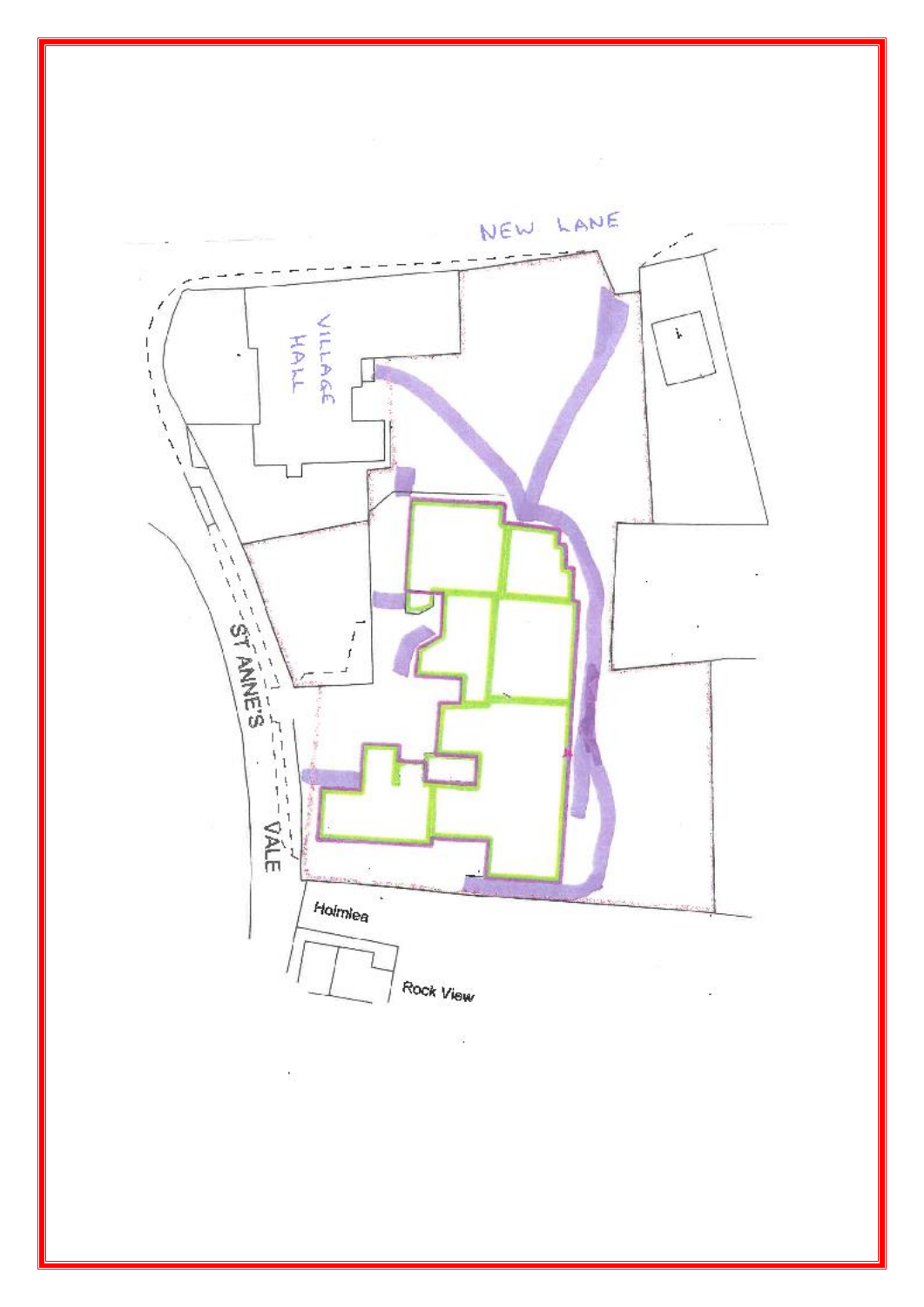### **Forest Schools**

- 1. Forest school leader will assess the weather at the beginning of the session and be prepared to adapt if weather changes during the session.
- 2. Forest school will take place in all weather, exceptions being high winds, thick fog. During thick fog reduce area boundaries and take regular head counts.
- 3. Activities and boundaries will be modified in poor weather. i.e. hill rolling in icy conditions or tool use in heavy rain.
- 4. Clothing must be suitable to the season and weather. There is no such thing as bad weather - -only bad clothing!
- 5. Update teacher group if especially slippy etc. and consider whether to change boundaries or change session location.
- 6. Forest school leader to keep close eye on temperature of learner in extremes and adapt session accordingly.
- 7. If there is lightning, there will be no outdoor activities. This will be communicated to the children.
- 8. Location and activity will be subject to the Beaufort scale. When the Beaufort scale is six, session will be monitored and moved to an area with less tree cover. Session will be cancelled if Beaufort scale is seven or higher.

| <b>Wind Force</b> | Description               | km/h                | mbh         | knots               | <b>Specifications</b>                                                                               |
|-------------------|---------------------------|---------------------|-------------|---------------------|-----------------------------------------------------------------------------------------------------|
| 0                 | Calm                      | $\langle 1 \rangle$ | $\langle$ 1 | $\langle 1 \rangle$ | Smoke rises vertically                                                                              |
| $\overline{1}$    | Light Air                 | $1 - 5$             | $1 - 3$     | $1 - 3$             | Direction shown by smoke drift but<br>not by wind vanes                                             |
| $\overline{2}$    | Light Breeze              | $6 - 11$            | $4 - 7$     | $4 - 6$             | Wind felt on face; leaves rustle;<br>wind vane moved by wind                                        |
| 3                 | Gentle Breeze             | $12 - 19$           | $8 - 12$    | $7 - 10$            | Leaves and small twigs in constant<br>motion; light flags extended                                  |
| $\overline{4}$    | Moderate<br><b>Breeze</b> | $20 - 28$           | $13 - 18$   | $11 - 16$           | Raises dust and loose paper; small<br>branches moved.                                               |
| 5                 | Fresh Breeze              | 29-38               | $19 - 24$   | $17 - 21$           | Small trees in leaf begin to sway;<br>crested wavelets form on inland<br>waters.                    |
| 6                 | <b>Strong Breeze</b>      | 38-49               | $25 - 31$   | $22 - 27$           | Large branches in motion; whistling<br>heard in telegraph wires; umbrellas<br>used with difficulty. |
| $\overline{7}$    | Near Gale                 | $50 - 61$           | $32 - 38$   | $28 - 33$           | Whole trees in motion;<br>inconvenience felt when walking<br>against the wind.                      |
| 8                 | Gale                      | 62-74               | 39-46       | 34-40               | Twigs break off trees; generally<br>impedes progress.                                               |
| 9                 | Strong Gale               | 75-88               | 47-54       | 41-47               | Slight structural damage (chimney<br>pots and slates removed).                                      |